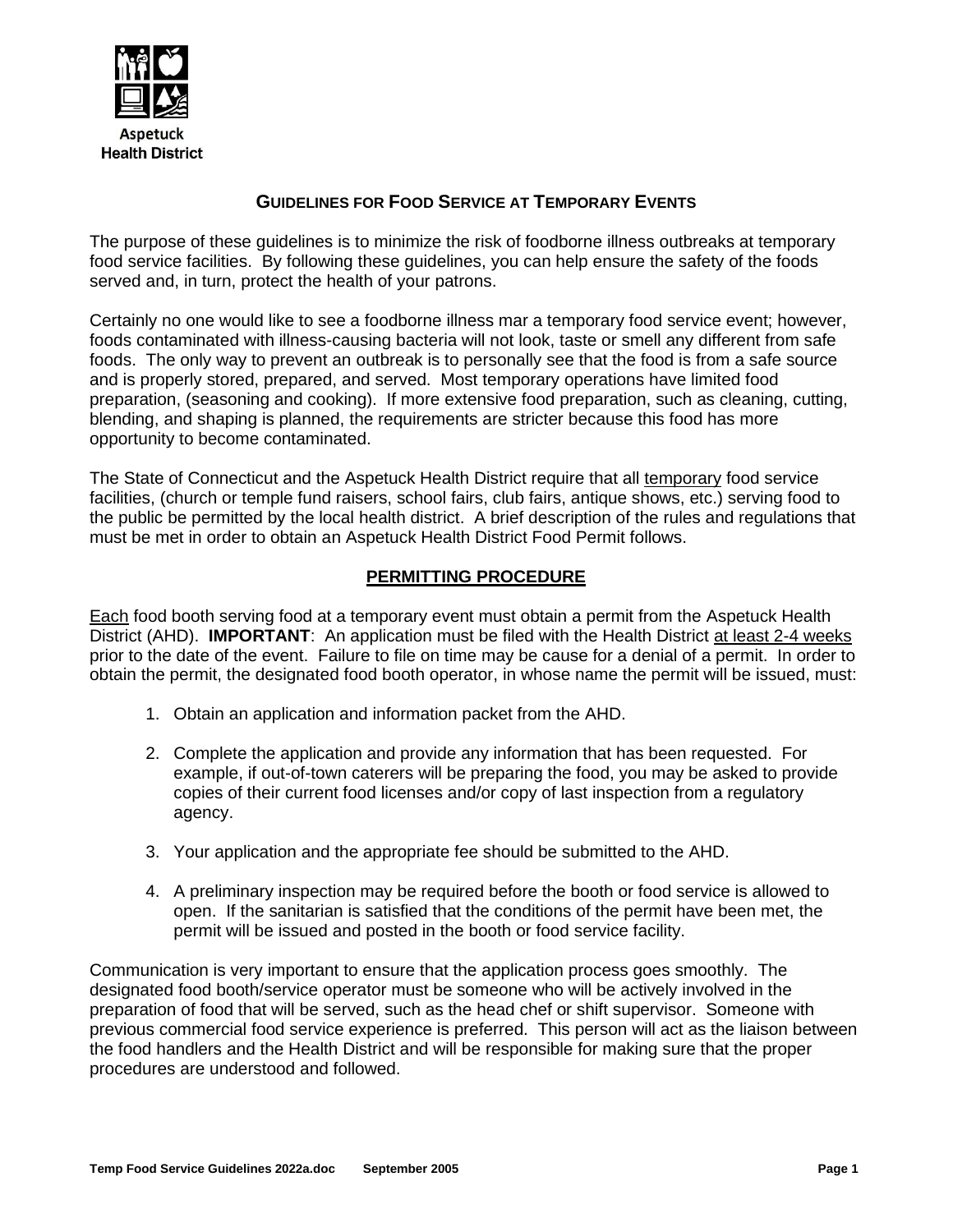## **INFORMATION FOR THE PROSPECTIVE PERMITTEE**

The information included here has been developed following a major illness outbreak (600 individuals) associated with improperly prepared and cooked chicken at the Norwalk Oyster Festival in September 1991. All health departments and districts have been made aware of the importance of education for food handlers and volunteers at food fairs and temporary events. The Environmental Division, Norwalk Health Department, developed this material and has generously shared it with us. With permission, we have adapted the material to Westport and Weston.

## **MENU**

All foods served must be from an approved source, such as a commercial processor or a licensed public eating place and prepared in a licensed commercial establishment.

## **No home cooking or preparation is allowed.**

**No home canned foods are allowed.**

**No wild game or fin fish from non-commercial sources are allowed.**

**All meats and poultry must be USDA inspected.**

**Only shellfish from approved sources may be served. All tags must be saved for 90 days.**

**All receipts and bills of sale must be retained and made available to the sanitarian upon request.**

The sanitarian may restrict or modify the menu and/or preparation methods as deemed necessary to minimize the risk of foodborne illness.

## **PREPARATION**

The easiest and safest methods of preparing food for sale at a temporary facility is cooking to order. Example: pre-formed frozen hamburger patties that are cooked on a grill and served immediately. Keep in mind that the more steps involved between raw product and final service, the greater the potential for foodborne illness to occur.

On-site preparation should be minimal. Same day preparation is safest. However, off-site preparation could take place the day before in a licensed facility that is equipped to handle the large volumes of food involved. Example: Shish kabob could be assembled on skewers, stored overnight, and transported under refrigeration the next morning. A large capacity, full-service restaurant with walk-in refrigerators would be suitable as opposed to a small deli with two small refrigerators. All potentially hazardous foods must be delivered under refrigeration to the site as close to the day of the event as possible. If food is prepared off-site, the establishment must be in compliance with Local, State and Federal codes. Copies of a recent inspection report and a valid health department license may be requested.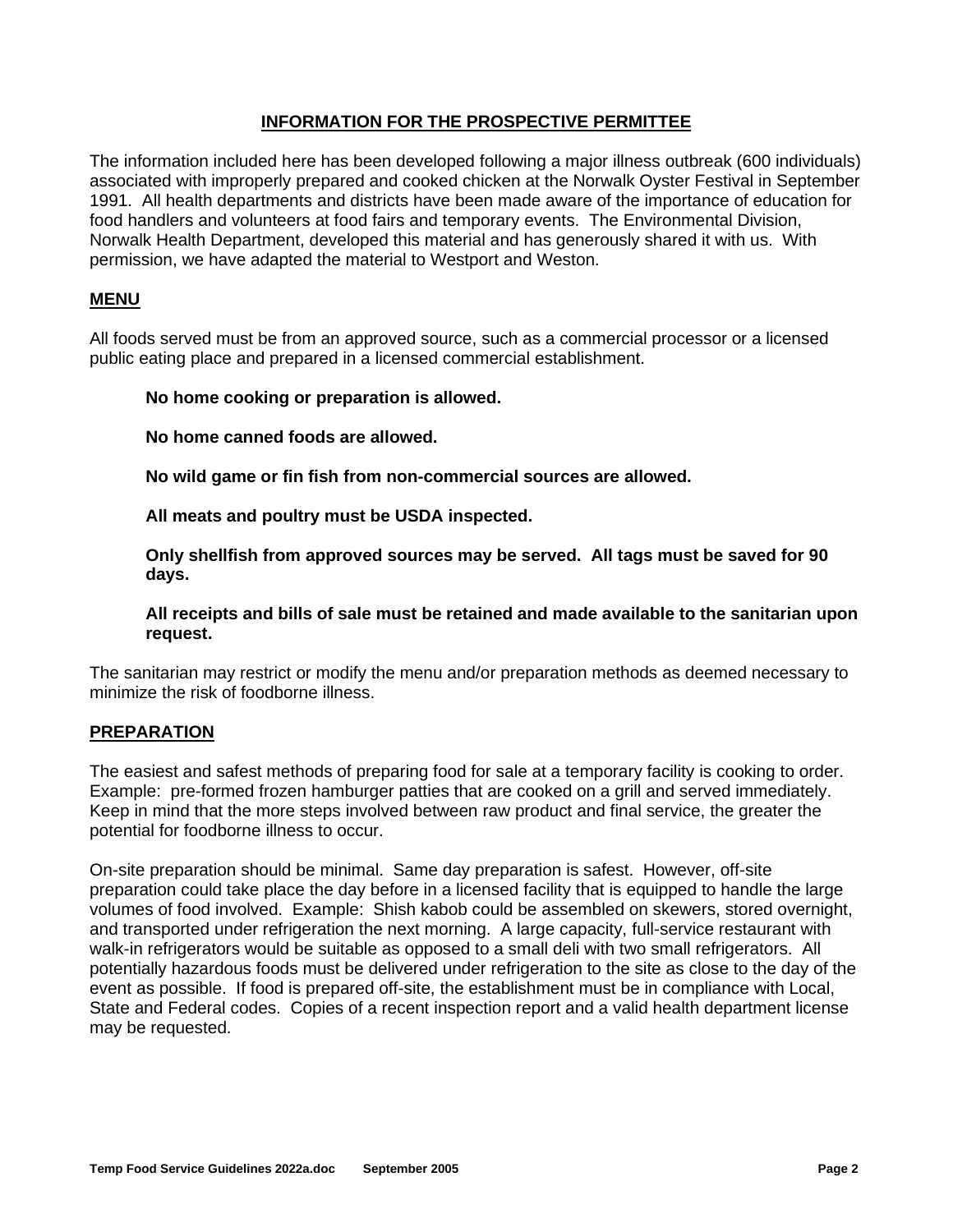## **FOOD PROTECTION**

1. The number one cause of foodborne illness outbreaks is the failure to keep potentially hazardous foods at the proper temperatures. Potentially hazardous foods are those consisting in whole or part of milk, milk products, eggs, meat, poultry, fish, shellfish or other foods capable of supporting the rapid growth of infectious or toxigenic microorganisms. This includes hot dogs, pizza, cooked rice, beans, potatoes and other cooked vegetables, sliced melons, cream-filled pastries, as well as the more commonly accepted types of foods.

#### *Observe safe food temperatures:*

#### **Hold potentially hazardous foods below 45° F. or above 140°F.**

Cook foods without interruption. Partial cooking in advance is a dangerous practice and is not allowed. The following are minimum cooking temperatures:

| Poultry: | $165^{\circ}$ F |
|----------|-----------------|
| Pork:    | $150^{\circ}$ F |
| Beef:    | $155^{\circ}$ F |

Cooked, barbecued chicken must never be taken off the grill until it is sold. If this cannot be done, the chicken must be placed in a heated oven or steam table and held above 140 °F until served. Reheat previously cooked and chilled foods to 165°F. A long, stem-dial type thermometer must be provided for monitoring food temperatures (Range 0° to 220°F.). See Appendix.

Only equipment capable of maintaining foods at these safe temperatures shall be used. Adequate refrigeration such as refrigerated trucks, refrigerators, and coolers (no Styrofoam) with ice or ice packs must be provided for keeping food cold. For example, a refrigerated truck would be used for bulk storage, and small refrigerators or coolers used for short-term service near the grills. Obviously, an ample supply of ice and ice packs must be provided. If electrically powered coolers are used, care must be taken to be sure that the service lines can handle the voltage. **All units must be provided with accurate thermometers placed in the warmest part of the unit to monitor ambient air temperature.**

Defrost frozen foods in the refrigerator below 45 ° F. never at room temperature. (Off-site only).

Chill foods rapidly (within 2 hours). Large quantities of foods must be broken down into smaller containers that are shallow enough to allow for rapid cooling. Store in refrigerators promptly; do not allow to cool at room temperature. (Off-site only)

All potentially hazardous foods must be transported under refrigeration regardless of the distance to be traveled.

As previously stated, the cook-and-serve method is preferred. However, if foods need to be held hot, gas-fired steam tables are preferred. Other warming units may be approved provided that they are capable of holding foods over 140 ° F. Warming units must never be used to heat or cook foods. They are designed only to hold foods that have just been heated. Example: fried rice is cooked in a wok, then transferred immediately to a preheated steam table and held for service.

**2. Do not cross contaminate**. Separate raw and cooked potentially hazardous foods. Do not interchange utensils, cutting boards, containers, or other equipment that has been previously used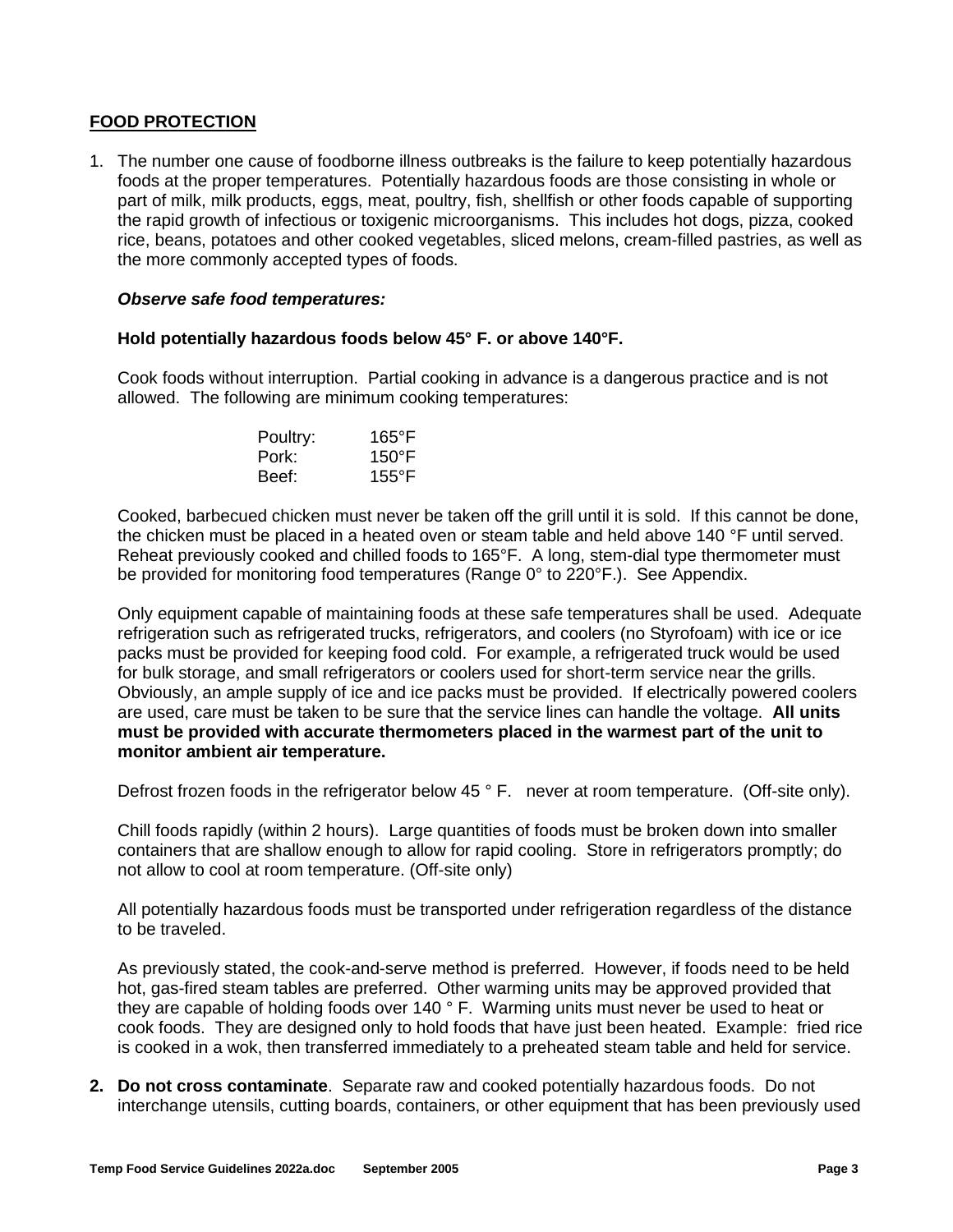for raw foods with cooked or ready-to-serve foods. Example: Do not slice onions or tomatoes to be served on hamburgers on a cutting board that was previously used to cut raw chicken; do not use a knife to slice cooked ham that was previously used to trim a piece of raw beef**. Designate raw and cooked (or ready-to-serve) prep areas.**

Never reuse marinade. Once the meat is removed for cooking, the marinade must be disposed of properly. The container must be washed and sanitized before it can be reused. Always use a freshly made marinade if the recipe calls for adding while meat is cooking.

3. **Never pool eggs.** When large quantities of eggs are called for, liquid pasteurized eggs must be used. Example: for making scrambled eggs, pancakes, funnel cakes, or other batters, liquid pasteurized eggs must be used.

#### 4. **Discard leftovers at the end of the day; do not re-serve.**

5. All foods must be protected from flies, dust, sneezing, unnecessary handling, or other contamination during transportation, storage, handling, display, and service. All preparation and service must be done under a tent, or similar approved structure, with overhead protection.

Store foods in clean, sanitized food-grade containers and keep them covered. All equipment must be clean and in good repair. If coolers are used, they must be a non-porous type (not Styrofoam). Food should not be placed directly in contact with ice. Ice should be well drained and not used for any other purpose. Ice for drinks must be stored in separate, clean containers. Remember: **Ice is considered food**. All ice must be from an approved source; do not bring ice from home.

Store all foods off the ground, on shelves, or stacked on empty crates. Sugar, mustard, ketchup, and other condiments must be individually packaged or dispensed in a manner that prevents contamination, such as squeeze bottles.

- 6. Minimize hand contact. Use utensils such as tongs, spoons, and spatulas. They may be stored in clean containers with handles extending out. When manual contact is necessary, use wax tissue paper or disposable gloves. Remember, however, that gloves are not a substitute for handwashing and should be changed frequently.
- 7. Only single service disposable utensils are to be provided for public use. They must be stored and dispensed in such a manner that will prevent contamination. Example: Store utensils with handles up to allow customers to pick them up without touching food end.
- 8. Salad bars (and other self-service type displays) are not allowed at temporary facilities.
- 9. Provide adequate lighting in the booth.

#### **SANITATION**

1. The food booth or food service facility must be maintained in a sanitary manner at all times. All food contact surfaces, and equipment shall be cleaned at regular intervals and as often as necessary to maintain a high standard of cleanliness. A bleach solution (100 ppm) or other approved sanitizing solution shall be provided in sufficient quantities for sanitizing all food contact surfaces.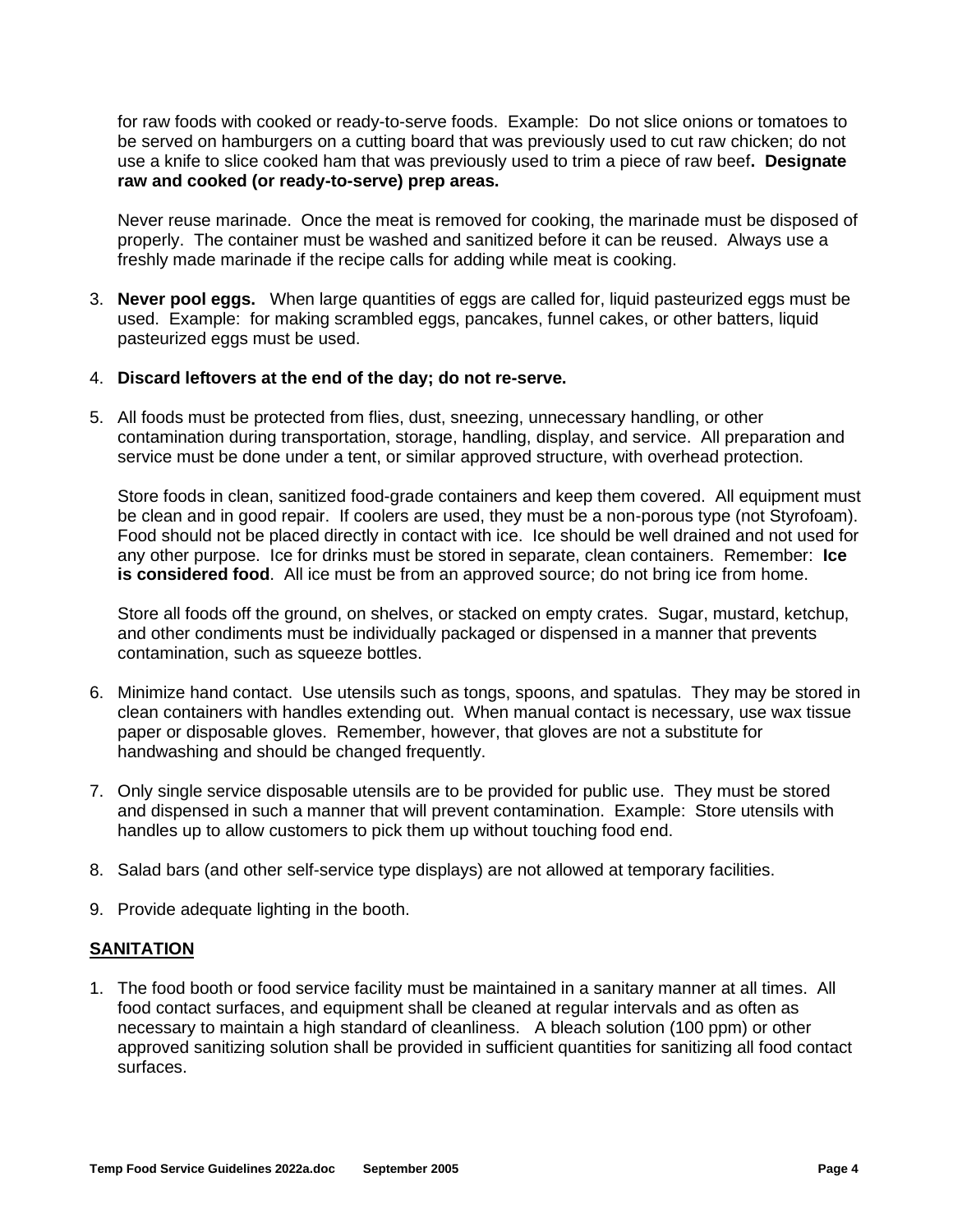The following procedure is to be used for all food contact surfaces such as cutting boards, utensils, food containers, counters, etc.:

- a. **Wash** (in hot, soapy water)
- b. **Rinse** (in hot, clean water)
- c. **Sanitize** (soak for 1 minute in a 1200 ppm bleach and water solution: approximately 1 tbsp. of bleach per gallon of water, or 1/3 cup bleach per 5 gallons of water.)
- d. **Allow to air dry** (Never towel dry, bleach will dissipate).

If you choose another type of sanitizer, it must be approved by a sanitarian prior to use. Bleach is inexpensive, easily accessible, and very effective as a sanitizing agent. Ideally, a threecompartment sink, or a mechanical dishwasher should be used, if available. Example: An onsite school kitchen, church kitchen, etc. If such a facility is not available, then three (3) clean 5 gallon buckets may be used when an adequate, potable water supply is available. See Appendix.

For short-term events, this requirement may be waived when an ample supply of extra replacement utensils are available.

- 2. An adequate supply of clean wiping cloths must be provided for cleaning purposes. When not in use, they must be stored in the bleach solution.
- 3. Each food booth must be provided with a handwashing station consisting of an adequate supply of warm, potable water (minimum 5 gallons) in a sanitary container and dispensed through a freerunning tap or spigot. (See Appendix.) Portable handsinks are available from some rental agencies. Liquid handsoap, paper towels, and a bucket to catch wastewater must also be provided. Indoor food service facilities or kitchens must have a designated handsink with hot and cold running water.
- 4. An adequate number of toilets must be provided for public use. The actual number of toilets will be determined on an individual basis depending on attendance and menu. Toilets for food booth workers must be positioned near the food areas. At least one handwashing station for every 5 toilets must be provided as described above. Toilets for food handlers in indoor facilities should be near the kitchen.
- 5. All liquid waste must be collected and disposed of in an approved manner that will not create a nuisance or a public health hazard. Dumping liquid waste on the ground, in waterways, or storm drains is not allowed. Waste cooking oil and grease must be disposed of in an approved manner. This type of grease cannot be dumped with the other trash. A grease container must be provided, and arrangements made with a grease hauler for removal. Wastewater shall not be reused for any purpose.
- 6. All garbage and recyclables must be in self-contained units and removed nightly from the function location.

## **PERSONNEL AND HYGIENIC PRACTICES**

- 1. A copy of the basic requirements for temporary events must be posted in the booth or kitchen and read by all food handlers. A logbook showing name, address, phone number, date, and time worked must be signed by all food handlers.
- 2. Only authorized personnel are allowed in the booth. No pets or animals are allowed in the booth.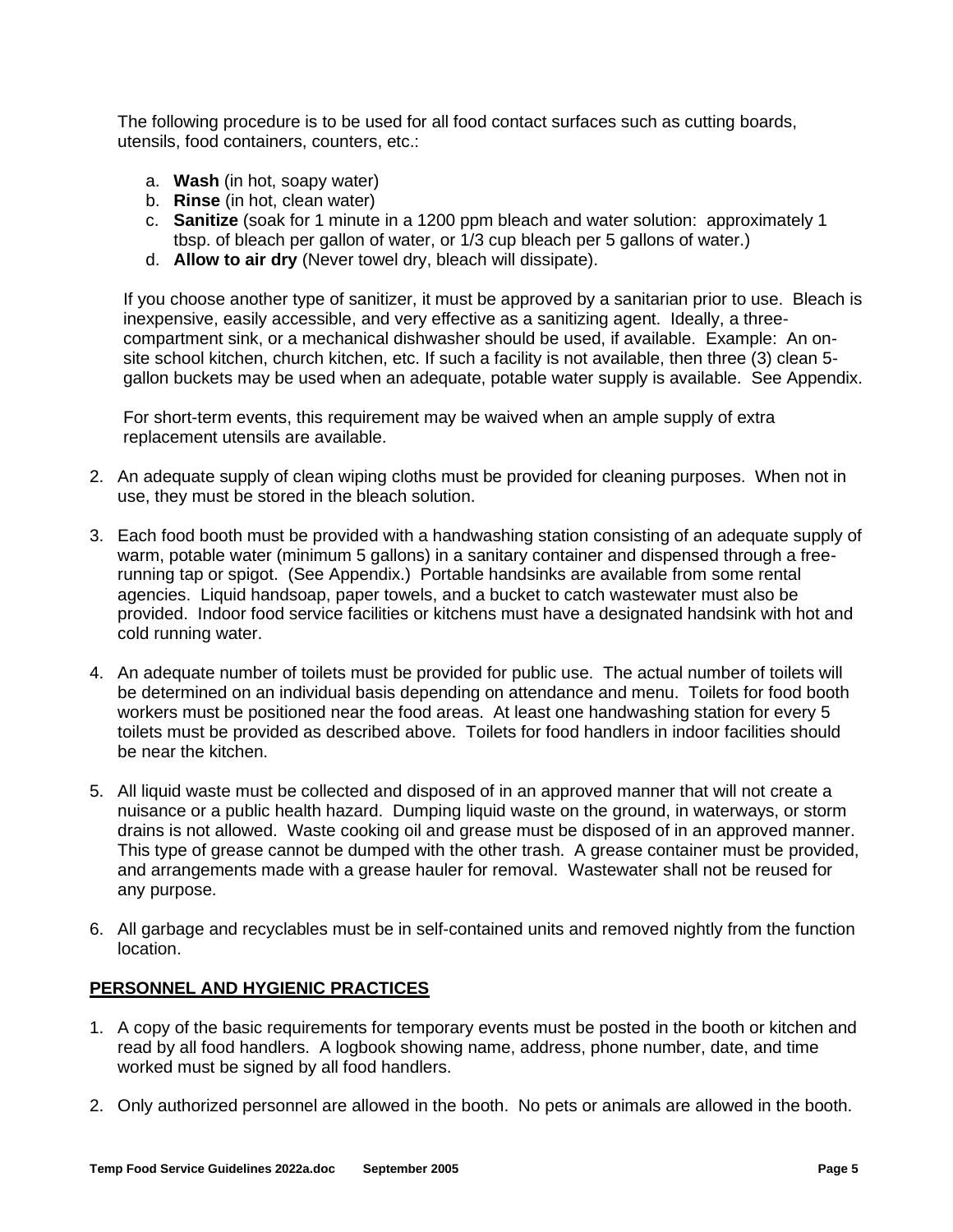- 3. No person with a communicable disease or afflicted with boils, sores, infected wounds, or an acute respiratory infection, shall work with food. Example: If you have a fever, diarrhea, or vomiting, you cannot work.
- 4. All workers must wear clean outer garments and maintain a high degree of personal cleanliness. For personal protection, all food handlers who prepare or cook food must wear long pants or a long apron while working. No sandals or open toed shoes will be permitted.
- 5. Wash hands frequently, but always upon entering the booth, after using the toilet, eating, smoking, taking a break, coughing, handling garbage, handling raw or potentially hazardous foods, etc.
- 6. Do not use tobacco in any form.
- 7. Wear hats, hairnets, or some other type of hair restraints.

## **POWER SUPPLY**

A policy must be agreed upon by the vendors and the Health District in case of an electrical failure. Backup arrangements such as generators, must be available for the storage of all perishable foods in case of a power failure.

## **REVOKING OF LICENSES – BOOTH CLOSURES**

The food permit may be revoked at any time for any reason by the Director of Health or her agent (sanitarian), when, in her opinion such action is warranted. The booth or kitchen will not be allowed to reopen without the written approval from the Director of Health, the sanitarian or her agent.

\* \* \* \* \* \* \*

**Other requirements may be imposed, based upon the individual needs of each booth or food service facility.**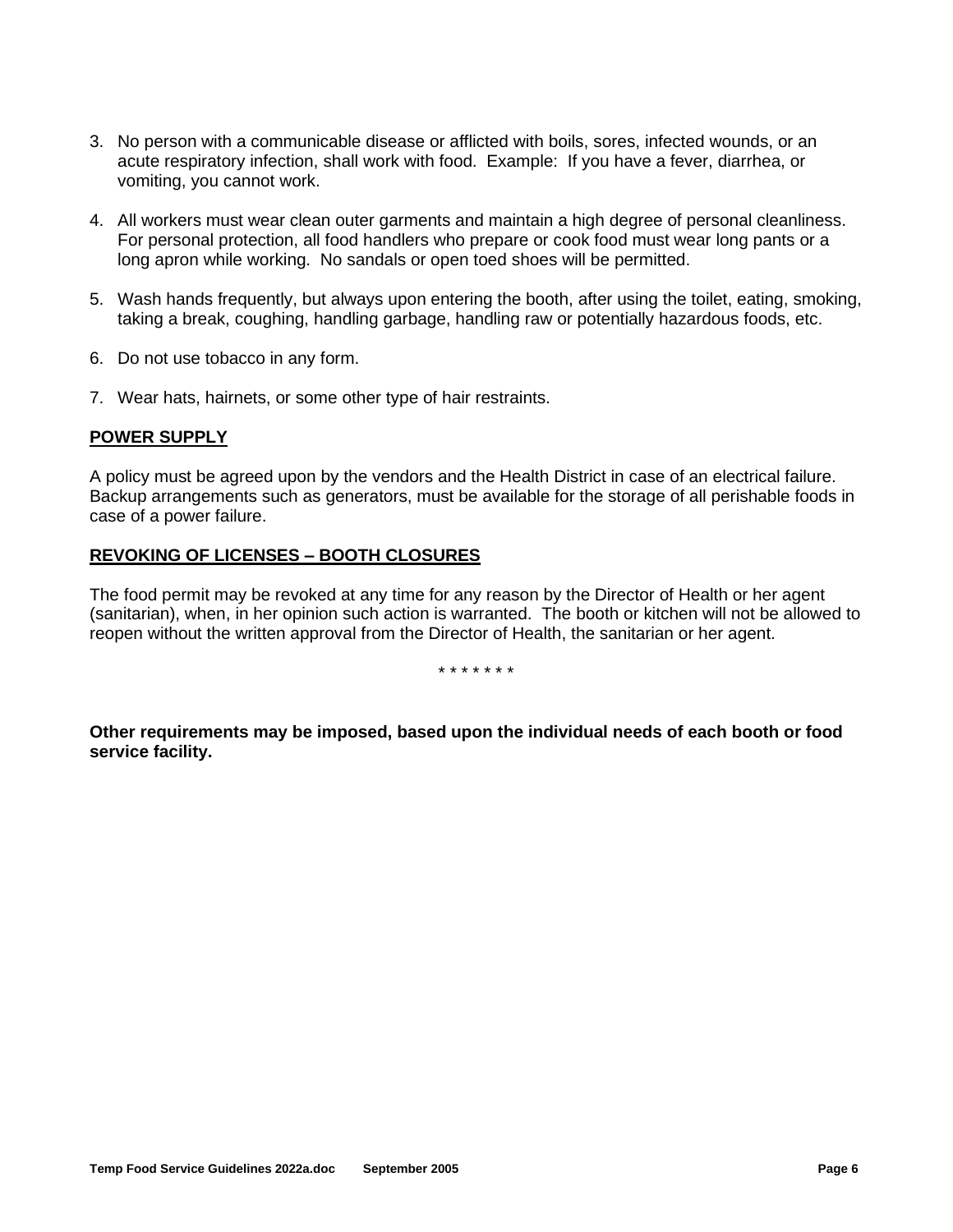# **ASPETUCK HEALTH DISTRICT**

180 Bayberry Lane, Westport, CT 06880-2855 Telephone: (203) 227-9571

# **Check List for Food Operators**

- Thermometers in all refrigerators and coolers
- Metal probe thermometer ( $0^\circ$  220 $^\circ$  F. range)
- Prep coolers and ice/ice packs
- Cutting boards
- Plastic wrap
- Handwash station with liquid soap and paper towels
- Extra utensils: tongs, spatulas, spoons
- Potable water supply (hot land cold)
- Utensil washing containers
- Bleach for sanitizing
- Wastewater disposal
- Grease disposal
- Garbage containers, plastic bags
- Clean wiping cloths and storage containers
- \_\_\_ Aprons
- Hair restraints
- Shelves, crates for off-the-ground dry food storage
- **Lights**
- \_\_\_ *No Smoking* signs
- Toilets with handwash stations
- Logbook for employee/volunteer sign in